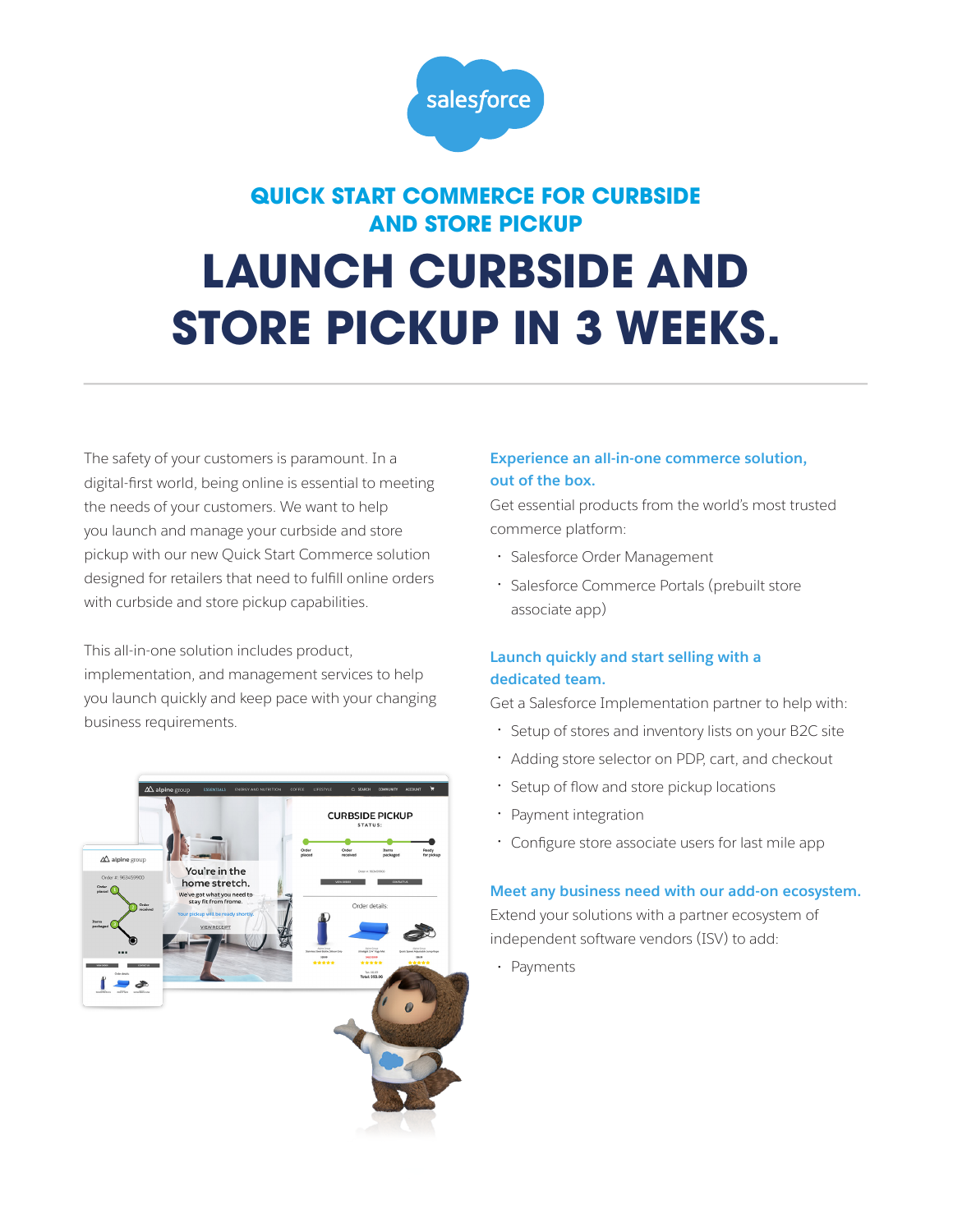### **QUICK START COMMERCE**

**B2C Commerce Order Management**

**Storefront App and Solution Install**

#### **Managed Service**

3 month min commitment

#### **ISV Integration Included**

Payment

#### **Salesforce Order Management**

- Order lifecycle
- management
- Payment capture
- Visual order workflows
- OOTB integration to B2C Commerce
- Setup Order Management for pickup routing

#### **Salesforce Commerce Portals**

- Prebuilt store associate app
- OOTB design themes
- Branded experiences with clicks

#### **Implementation and launch**

- Setup store locations in ecom and OMS
- Import initial inventories
- Create inventory lists
- Setup buy online, pickup in-store UI on PDP, cart, and checkout
- Setup order fulfillment flows

#### **A storefront app for associates**

- Setup store associate users
- Fulfillment by picking and packing
- Order corrections and cancellations
- Auto-generated emails to customers
- Payment methods setup

#### **All-in management and support**

- Maintain store and inventory lists
- Training store associate users
- Maintain and support store associate users
- Support and maintain OMS
- Order monitoring